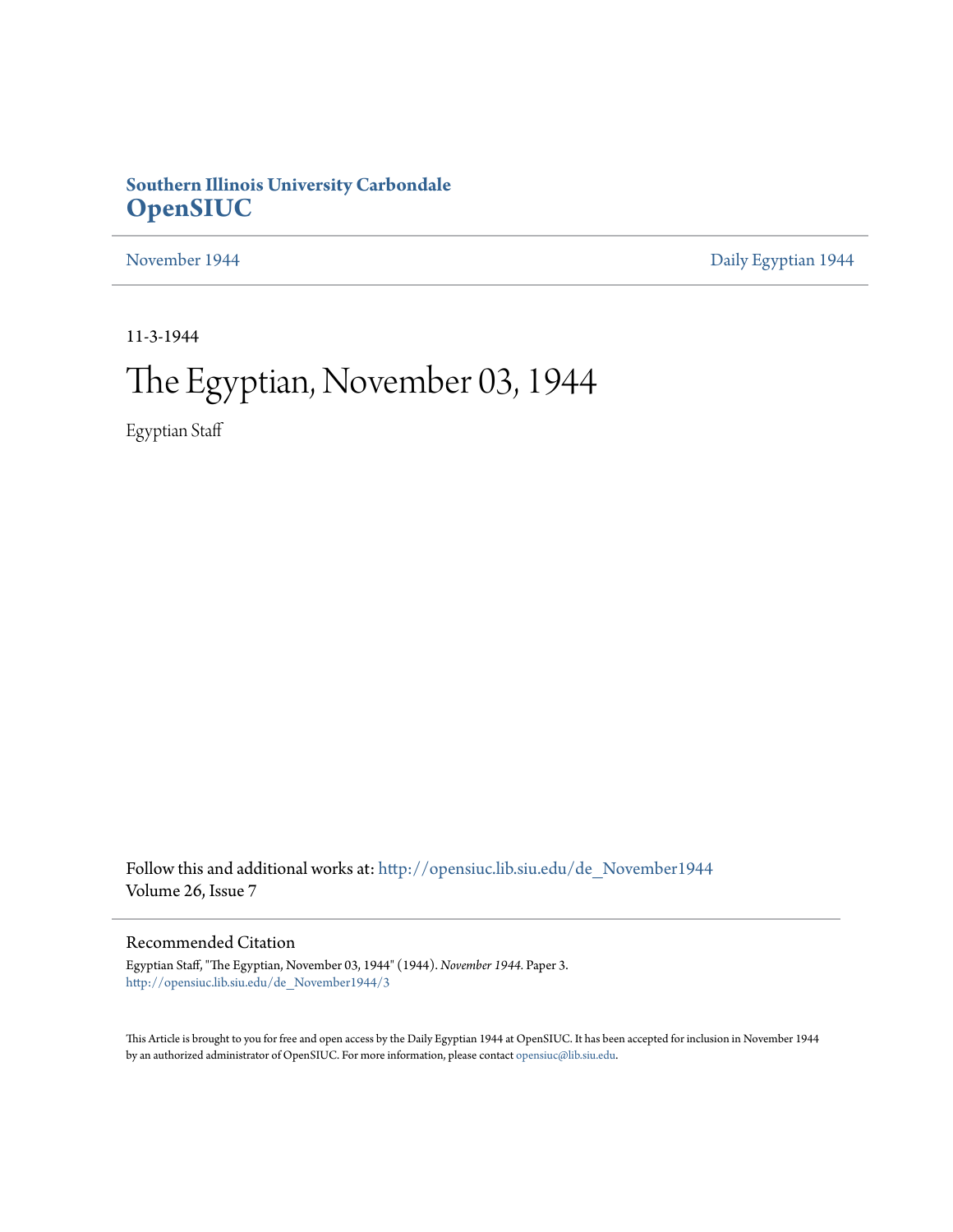## **SÉVENTEEN SOUTHERN STUDENTS SELECTED** FOR 'WHO'S WHO' VOLUME

Each year the University of Alabama comprises a list of students from universities and colleges all over the coun-<br>try for the purpose of formulating "Who's Who Among Students of Universities and Colleges," yearly publication of the institution.

This book, appearing about June, contains the names of the selected students, their activities, scholastic standing, their hobbies, ideas, opinions, and attitudes, with each person having a separate write-up. Then, in one over-all sec tion, all the student opinions are joined together to obtain

non, an the student topulous are joined together to botain<br>The faculty, and a representative group, select the student candidates from each university and college, on a nondent annuatures room exert university and conege, on a non-<br>biased basis. They are judged on their services to the<br>school, and their capability.<br>This year fourteen new members were selected from<br>Southern, and three members

over, totaling seventeen representatives.

WHO'S WHO AMONG STUDENTS IN AMERICAN UNIVERSITIES AND COLLEGES serves us a valuable purpose and important place<br>in the field of education. Those chosen for "WHO'S WHO" volume at

As the bottle decisions were there are the main to the state of the simulation of the Marine David Marine Bottle Marine (Fig. 1, N. 1, N. 2, N. 2, N. 2, N. 2, N. 2, N. 2, N. 2, N. 2, N. 2, N. 2, N. 2, N. 2, N. 2, N. 2, N.

rence.<br>
Figure Dallas-sember from Harrisburg. President of Sigma Tau<br>
(eth, Student Council, Prench Club Secretary, Ciris Rulpi, Anthony<br>
(Del. Major-Shajish, Minor-Prench and Connence.<br>
Des Hayres-sember from Anna. Major-

Det Styress-some result in Egen and Schwarz, Simon Signa Signa.<br>
1 are Sociology. Kappl PI, Sigma Signa Signa.<br>
Henne Jacobis-Sociology and More-Social Schwarz Simon Signa Company (SINOOERS IN SERVICE )<br>
Henne Malays-popu



## **STATE BAPTIST STUDENT MEETING HERE NOV. 10-12**

Mr. William J. Fallis and Mrs. 1988.<br>
Margaret Collepper Clark will be a finite policy operator for the diffusion of the diffusion state Supplement Control in the Walter of the Margaret characteristic policy of the Margar

Sunday School B will give the vine. He will give the seymore and<br>subject. "The World Christ Su-<br>subject. "The World", and on Satur-<br>reme in My World", and on Satur-<br>day afternoon on "Maximum Chris

William J. Fallis

DELTA SIG, TANARACK, TREZES OVER VEELE END SOUTHER ALLEY THE CONTRACT SIGN AND ALL SHER TAKE ON THE VEHICLE SCALE AND DELTA SIGN A SHER TAKE ON THE VEHICLE OF THE VEHICLE OF THE VEHICLE OF THE VEHICLE OF THE VEHICLE OF THE

## Independents Sweep Homecoming Election With Queen, Two Maids, Two Attendants; Dance Is Success

## **U. HIGH HOMECOMING**

**MEYAY** 

University High School will refer brate its annual Homecoming Friday and Saturday. November 34.<br>Tomight at 8 colores the Little Theory are strong that a color the direction of<br>How. Evelyn Ricke will present Shr. ater group under the direction of<br>Mrs. Evelyn Ricke will present Mrs. Evelyn Ricke will present play written by John Rund, Tie<br>Keray particular present particular at all the studient state of<br>matches of the state of the s

Fost 3de and 20.<br>
1 The cast is a follows: Cocily Ware, Monte and 20.<br>
The cast is a follows: Cocily Ware, Monte Couley of the pairs<br>  $\mathbf{r}$ , Papills Austin . Other bands of the Mark Republic<br>
Mary Yov: Arounds: Greenwi

 $\sum_{\substack{n=1\\ \text{Meyr. in the first line, G. Meyn, G. Meyn, G. Meyn, G. Meyn, G. Meyn, G. Meyn, G. Meyn, G. Meyn, G. Meyn, G. Meyn, G. Meyn, G. Meyn, G. Meyn, G. Meyn, G. Meyn, G. Meyn, G. Meyn, G. Meyn, G. Meyn, G. Meyn, G. Meyn, G. Meyn, G. Meyn, G. Meyn, G. Meyn, G. Meyn, G. Meyn, G. Meyn, G. Meyn, G. Meyn, G. Meyn, G. Meyn, G. Meyn,$ 

As the climaxing event of the 1944 Homecoming celebration, Miss June Otrich was crowned Queen of Southern STARTS THIS EVENING by Hewey Tweedy, captain of the football team. The coro-

NUMBER 7

nation took place at 11:30 at the annual Homecoming dance which was held last Saturday night in the men's gymnasjum. The orchestra played "Pretty Girl" as the Queen's Court, followed by the Queen, slowly marched up the aisle

which had been previously roped off. The pages, Mary Gersbacher and Stephen Hall, entered first. Hewey Tweedy and Sam Milosevich of the football team were second, and Evelyn Miller and Jean Gale, under-

classmen attendants, followed them. The Queen's Court, made up of Lois Ledbetter, Edythe Gahan, Marian Frost, and Esther Craver, entered next in couples. Each girl carried a bouquet of yellow chrysanthenums. Queen June Otrich, wearing the royal marcon robe and also enrrying a bouquet of yellow chrysanthemums, was the last to enter Each group, as it entered, was announced by Charles Chan

FOR FACULTY COMMITTEES

sarious faculty committees of the administration. These are essent

montressi<br>
House Craige Constant<br>
Lines Craige Constant<br>
Craige Constanting<br>
Lines Constant<br>
Lines Constant<br>
Lines Constant<br>
Constant Constant<br>
Craige Constant<br>
Craige Constant<br>
Craige Constant<br>
Craige Constant<br>
Craige Con Social Carolyn Smith Carolyn Smith<br>
Matulia Johnson<br>
Student Employment<br>
Charles Chandler<br>
Degry Boucher<br>
Student Hearts<br>
Maxine Herry<br>
Jon Burkett Student Loan Student<br>There is larmen<br>The Harmen<br>Sommer Sesson Extra-Curcicular<br>Cloria Barger<br>The Sheffer<br>The Special and<br>The Programs and

'erm Program<br>Iasa Schedule<br>- Fuliac Dalla: Dick Avis

FOR FACULTY COMM

Each year the Student Council chees two members to each of if

atom at 5.30 Friday. And the morning and afternoon.<br>
The interval is the morning of the signal and the morning and the studies of the studies of the anti-<br>
The studies of the studies of the studies of the studies of the s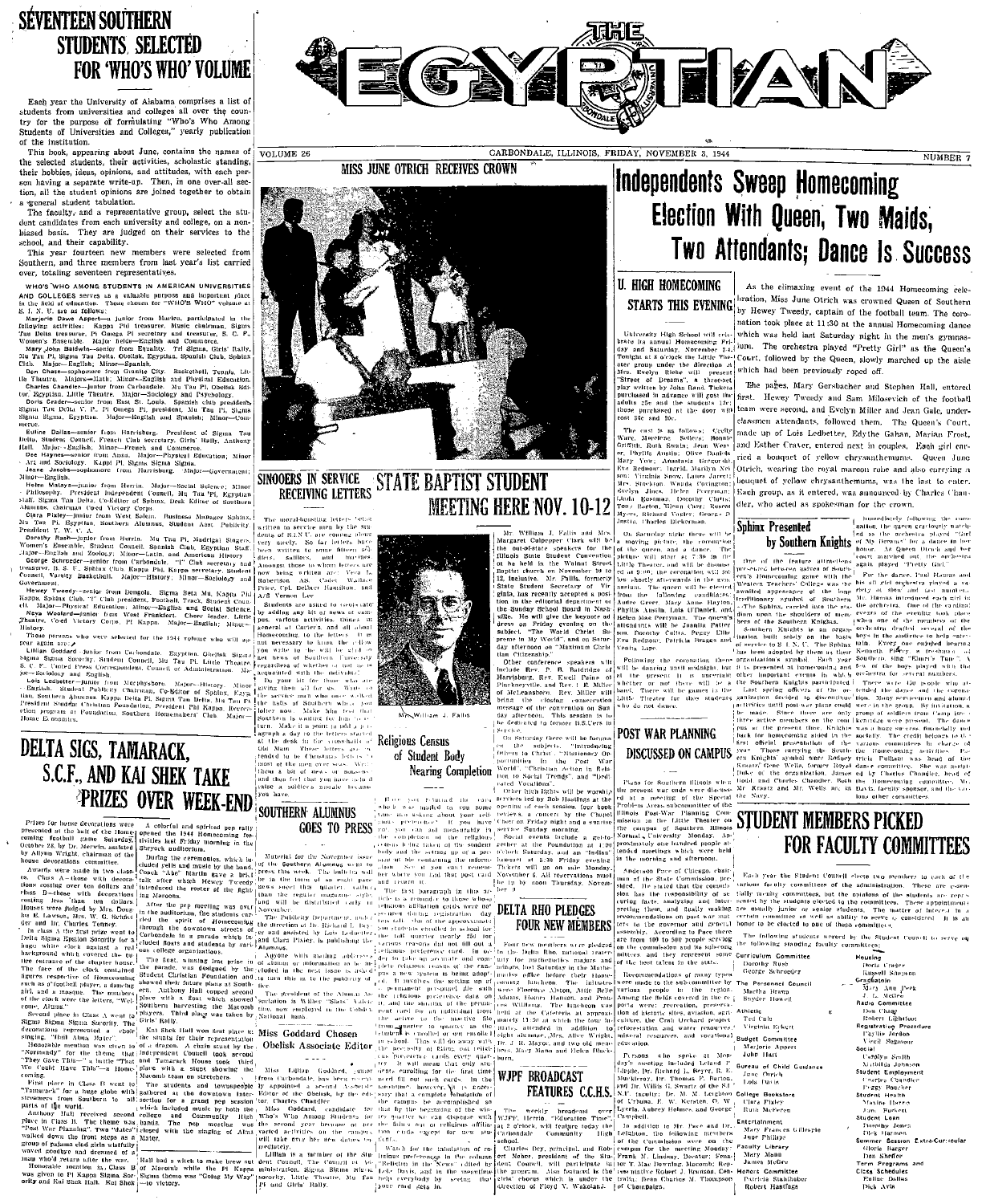

extermining with a recent press conference the  $r$ -resument of destructions of the same of the same of the same of the same of the same of the same of the same of the same of the same of the same of the same of the same o



**GRAY'S CAFE** 

 $\frac{for}{GOOD}$ 

campus committees were elected<br>
campus committees were elected<br>
campus committees were elected<br>
EULINE DALLAS,<br>
Secretary.

**BUY WAR BONDS!** 

 $\begin{array}{|l|} \hline \textbf{0} & \textbf{0} & \textbf{0} & \textbf{0} & \textbf{0} & \textbf{0} & \textbf{0} & \textbf{0} & \textbf{0} & \textbf{0} & \textbf{0} & \textbf{0} & \textbf{0} & \textbf{0} & \textbf{0} & \textbf{0} & \textbf{0} & \textbf{0} & \textbf{0} & \textbf{0} & \textbf{0} & \textbf{0} & \textbf{0} & \textbf{0} & \textbf{0} & \textbf{0} & \textbf{0} & \textbf{0} & \textbf{0} & \textbf{0$ 



| laff: Rice, Jordan, Hewlett, Kittle, Dovis, Benedict, Brush, Clark. |
|---------------------------------------------------------------------|
| Heien, Ridgeway, Hise, Stotlar, A. J. Clark, Pleasant, Neff, Eaton. |
| ews Editor<br>Valure Editor<br>Valure Editor                        |

**Pissociated Collegiate Press** Duributor of Duributor of Collegional Direct Mational Advertising Service, Inc. 

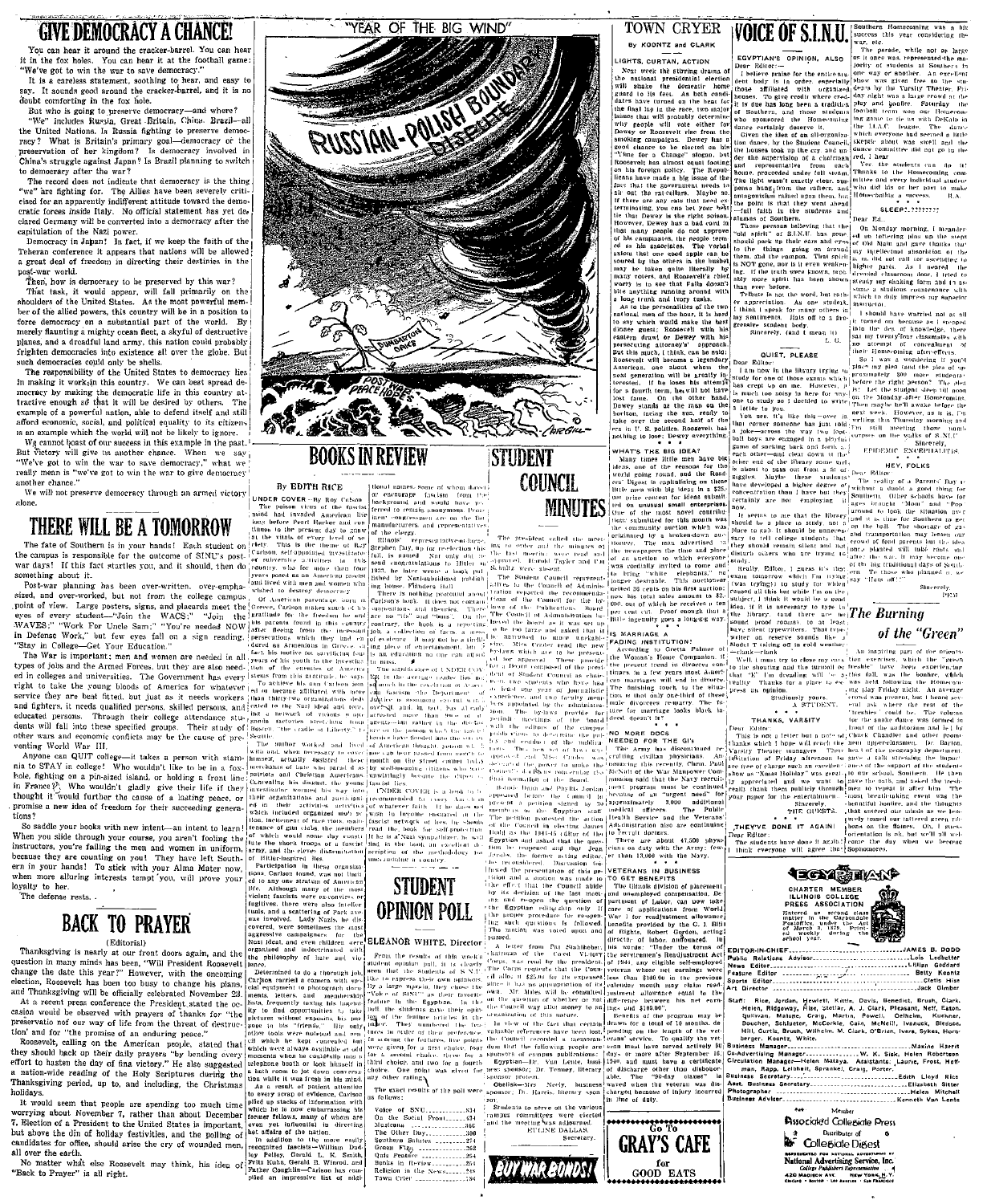



"Did you say an 8 o'clock P. E.<br>ass?" "Yes, I said an 8 o'clock<br>E. class. Miky? Did 1 de souw.<br>In wrong? Is there anything the<br>atter with 'em?" "Well, the only

THE SOUTHERN MOON INTO THE FIRE THE TIRE IS COULD THE TIRE IS COULD THE SUITE OF THE SUITE OF THE SUITE OF THE SUITE OF THE SUITE OF THE SUITE OF THE SUITE OF THE SUITE OF THE SUITE OF THE SUITE OF THE SUITE OF THE SUITE care and fight loop entities the South Care is not that tries to carry<br>and manipulation of the South Care is not the South Celebrator, and Pricial South Care is the state of the Care in the Care is the Care in the Care in ight w<br>While

field. Did you see that mass????<br>They're supposed to pass it with their feet, stupid, and the passile<br> $\mathbf{r}$  is garely legating. In the passile is parely legating. This<br>partie of the passile of the passive of the partie

|<br>| Yes, America is all of the

## A Cat Has Its Day

Cats are conting up in the verific Willing, ever ready,<br>
Willing, it was a thin the continuous of the control of the state of the Minited Willing, were ready,<br>  $Mx$  from Cat evidently you the three Rest states are worst,<br> ourse our over may symbols of the executive desk, After I<br>as the security desk, After I<br>desk he responded sphendide.<br>he aftertions of the employ-<br>He finally became disynated<br>mechanical structure of the e thermines of the over bis<br>Since things were becoming<br>Since things were becoming<br>the complicated he cave the<br>signal pand left to get sat-<br>ion elsewhere **Wist** 

**GOODSTEIN** The SBest In Dress and NonRation **SHOES DOOMUCUGIE WHEE!** We may have a little INN but we have a big IN with your stomach. Try our Tasty Hamburgs and home made Chili. **CASTLE INN** \*\*\*\*\*\*\*\*\*\*\*\*\*\*\*\*\*\*\*\*\*\*\* When Wiring Flowers go to **Buzbee Florist** 

She is factorie: Sue is tattories.<br>Laboring people,<br>Liberty loving people.<br>Fighting people.<br>She is industrious.

she is the Land of the Free

First has short poen which symbolizes the writer's loop which symbols<br>the property loop of the EUROPEAN SUM<br>over the borlzon, and the component of the borlzon<br>was the borlzon, and the borlzon of the borlzon work has just b

Let  $\mu$  telling us  $\sim$ ... (its tool)<br>
In the time  $\sim$ <br>
I could be  $\mu$  i do not know. I only lat et the  $\sim$ <br>
I could be  $\mu$  i do not know. I only lat et the  $\sim$ <br>
I could be  $\mu$  i do not know. I only lat et the  $\sim$ 

............................

A Need for the Student's Wear

BLOUSES, SWEATERS, JACKETS and SKIRTS

Skirts ............................. \$ 2.98 to \$ 7.95

Blouses - - - - - - - - - - - - - - - - - 1.98 to 5.95°

**JOHNSON'S** 





By MARIE BLEDSOE

**MUSICANA** 

approximately the Lample Theorem and Theorem and Theorem and Theorem and Theorem and The Control of the Lample Theorem and The property of the Control of the Control of the Control of the Control of the Control of the Cont

SIGMA SIGMA SIGMA MUSICANA THE GAS AND THE THE SET AND ASSEMBLANCE THE SET ASSEMBLANCE THE SET AND MUSICAL THE CONDITIONAL MATEIN (SET AT A SET AND THE CONDITIONAL DESCRIPTION OF A SET AND SIGN OF A SET AND SIGN OF A SET

Songs buzh SCHOOL'S NEEDS TO

Mr. George A. Works, an agent (Fig. 1971). The Contraction of the PSM and the result of the results of the results of the results of the results of the results of the Mr. With the results of the Mr. With the property of t

Mr. Works' investigation of our<br>ollege is compared with similar college is compared with similar<br>studies of other colleges and stat-

Cox's Studio

HIGH QUALITY PORTRAITS

AT LOW PRICES

300 South Illinois

is ruelles of other colleges and stat-<br>
institutions.<br>
Sometime during next week-<br>
from men, most of whom are col-<br>
lege presidents, will be present<br>
includes all the research of our campus and further examinations<br>
will b

 $\epsilon$  <br>for secondary State Bap. Dutient any still term in the secondary state Bap. In<br>the conventions held  $\psi$  . Studient since<br> $\psi$  is a state of the Southern finite in the Southern finite in<br> $\mathcal{E}$  . As we will be bel the editorial department in the editorial department in

**RELIGION IN** 

By DOROTHY BEAR

Students at Southern are still ex-<br>laiming that they were not aware

claiming that they were not usear<br>that the control of the control of the control of the control<br>pent to all and are of a continuing nature. Newman, it is finded<br>that the control of the state of the control of the control

House at the Foundation is every

 $\sim$   $\sim$   $\sim$ 

**THE NEWS** 

n<br>|still\_ex

viduals

Ŧь

asked the organized

campus to make<br>tions as a group,<br>day, the faculty

Student Activities in Finland

are attended by smaller number<br>Nost students have given up the **Republic Constructions** *<u><u>Innumerony</u>***</u>** 100 W. Walnut Phone 51







ps baye <sub>tions</sub> and<br>remtated

**EXECUTION TO**<br> **EXECUTE TO THE CONFIDENTIAL CONFIDENTIAL CONFIDENTIAL CONFIDENTIAL CONFIDENTIAL CONFIDENTIAL CONFIDENTIAL CONFIDENTIAL CONFIDENTIAL CONFIDENTIAL CONFIDENTIAL CONFIDENTIAL CONFIDENTIAL CONFIDENTIAL CONFIDE** 

For Good

**SANDWICHES** 

 $\mathbf{It's}$ 

**DIXIE BARBEQUE** 

For You

and Your Friend

Specials:

Hamburger Bar-B-Q

L, A. Karcher And Son Bill

Someon Sciences in Finland are<br>der arms. This, of course, has<br>fluenced all statent life. Christ<br>sundents in luded. The christ<br>sundents in luded. The rest<br>meetings have become scare-**YOUR CAR** 

**LET US WINTERIZE** 

**CHRYSLER** 

whethy on their studies ducker that  $\frac{1}{2}$  is two good to where heaves. Even those who take it is conditionally an analyze the state of the state of the state of the condition between the state of the state of the stat many 200 LG

The National War Chest Dr.  $x_c$  I have plenty of sime to think is still in progress, and contribute is<br>both it now. Perhaps for the contribution of the context of the<br>context of the context context of the context of the c

their counting the fall<br>The Wolfpes (step) and contributed because

Form, was w<br>Homecotifie

**NOW WE'RE** 

**ALL BROKE** 

Te made more ...<br>Anyway, I, a lawly fresh

 $\begin{tabular}{ll} & secret\\ \hline -aert & student \\ \hline -b = a \, \mathrm{other} \, \mathrm{off}, \, a \, \mathrm{on} \, \mathrm{loop} \, \mathrm{1} \, \mathrm{and} \, \mathrm{loop} \, \mathrm{loop} \, \mathrm{loop} \, \mathrm{loop} \, \mathrm{loop} \, \mathrm{loop} \, \mathrm{loop} \, \mathrm{loop} \, \mathrm{loop} \, \mathrm{loop} \, \mathrm{loop} \, \mathrm{loop} \, \mathrm{loop} \, \mathrm{loop} \, \mathrm{loop} \, \mathrm{loop} \, \mathrm{loop} \, \mathrm{loop} \, \mathrm{loop} \, \mathrm{loop} \, \mathrm{loop} \$ 

rom<sup>er</sup><br>⊣On behalf of diffyrent assock

**WAR CHEST DRIVE** 

LAGGING BEHIND

.<br>Coerd Victory Corps has

case the faculty had contribute pro-<br>happroximately \$760 or the state of the proof in Cardiomiale is \$11,-11:ne was<br>defined and on Cardiomiale is \$11,-11:ne was<br>depended on Cardiomiale's contribute was depended on Cardiomi

 $\begin{tabular}{l} \hline \text{50ths} & \text{and} & \text{of,eff,}\xspace \\ \hline \text{number of} & \text{so} & \text{in} \\ \text{dust} & \text{or} & \text{in} \\ \text{one} & \text{in} \\ \text{one} & \text{in} \\ \text{one} & \text{in} \\ \text{one} & \text{out} \\ \text{out} & \text{in} \\ \text{out} & \text{in} \\ \end{tabular}$ 

**SALES & SERVICE** 

Potter Motor Sales

315 So. Ill<sup>.</sup>

CARBONDALE, ILL.

Phone 298

expeciations, and I

PLYMOUTH